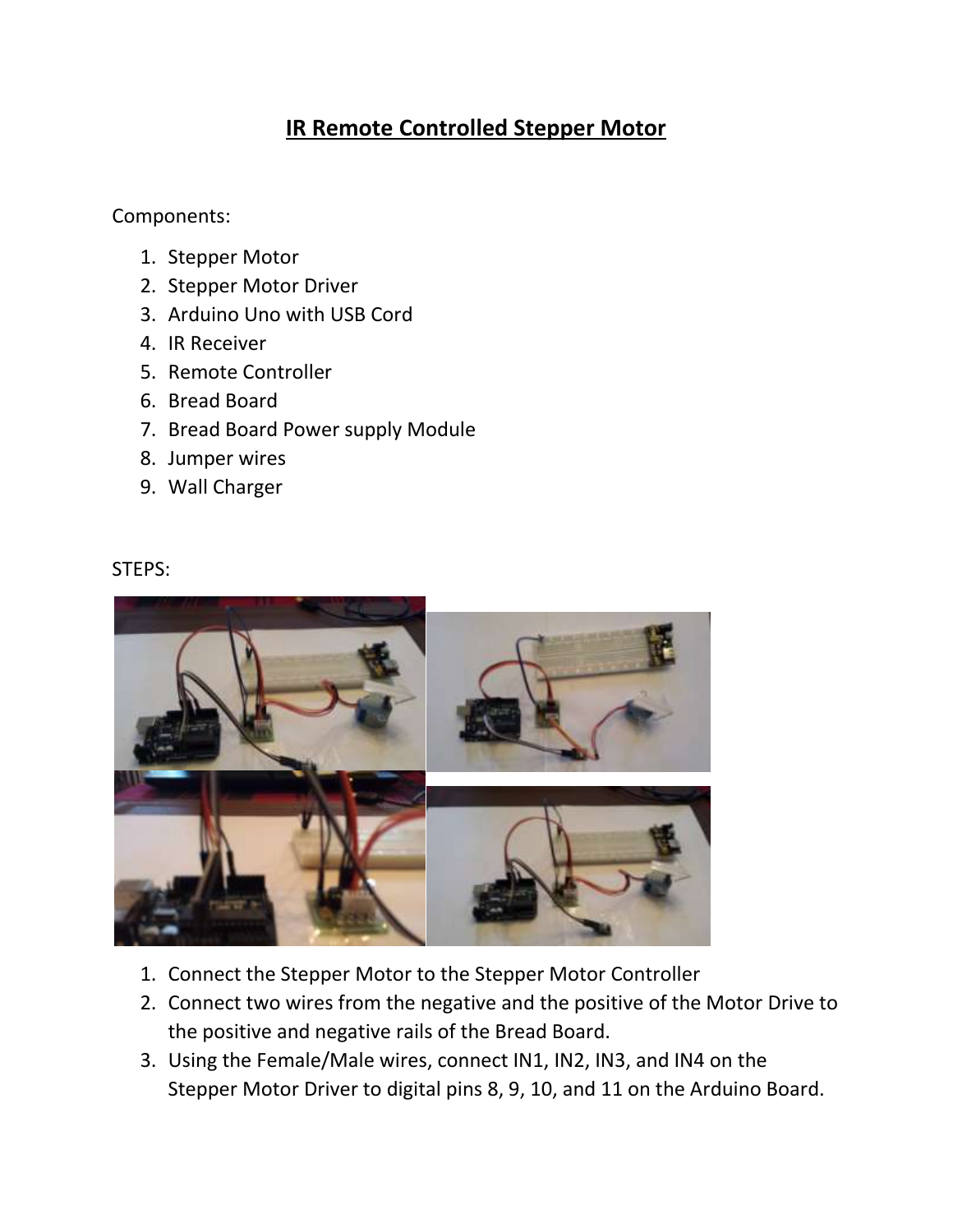- 4. Using the Female/Male wires connect the positive (middle) and negative (-) on the IR Receiver to 5V and GND on the Arduino Board. Connect the signal (S) on the IR Receiver to digital pin 6 on the Arduino Board.
- 5. Connect the Bread Board power supply module onto the Bread Board. Make sure the Power Supply is set to 5V not 3.3V.
- 6. Connect the Arduino to the Computer and upload the program written below.
- 7. Connect the Bread Board power supply to the outlet.
- 8. With the Remote use the UP (VOL+) and DOWN (VOL-) to control the Stepper Motor to go 360 deg forward and 360 deg backwards.

## **PROGRAM:**

```
#include "Stepper.h"
#include "IRremote.h"
/*----- Variables, Pins -----*/
#define STEPS 32 // Number of steps per revolution of Internal shaft
int Steps2Take; // 2048 = 1 Revolution
int receiver = 6; // Signal Pin of IR receiver to Arduino Digital Pin 6
/*-----( Declare objects )-----*/
// Setup of proper sequencing for Motor Driver Pins
// In1, In2, In3, In4 in the sequence 1-3-2-4
Stepper small_stepper(STEPS, 8, 10, 9, 11);
IRrecvirrecv(receiver); // create instance of 'irrecv'
decode results results; // create instance of 'decode results'
void setup()
{ 
irrecv.enableIRIn(); // Start the receiver
}
void loop()
{
if (irrecv.decode(&results)) // have we received an IR signal?
```